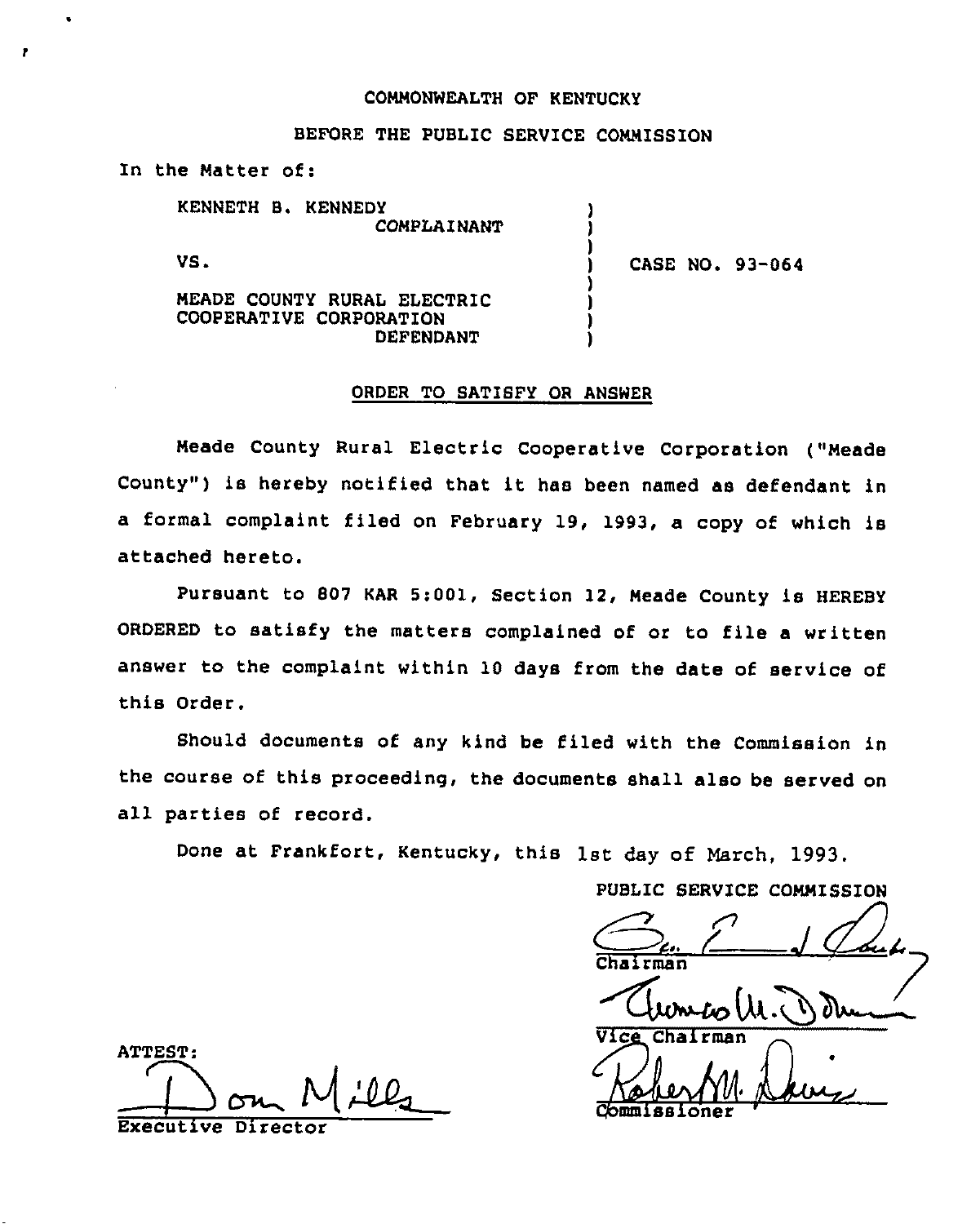## BEFORE THE PUBLIC SERVICE CONNISSION

In the Matter of:

KENNETH B KENNEdy **COMPLAINANT** 

VS.

 $MEGole$   $Qc$   $Qc$   $Qc$ . **DRFENDANT** 

**RECEIVED** 

FEB 19 1993

PUBLIC SERVICE **COMMISSION** 

 $93 - 064$ 

COMPLAINT

The complaint of  $K \in \mathcal{N}$  with  $\beta$ ,  $K \in \mathcal{N}$  well are respectfully shows:

(a) 
$$
K_{2M} \underset{\text{Your Full Name}}{\text{Max}} F \underset{\text{Name}}{\text{A}}
$$

(b) 
$$
MEH d_s \underset{\text{(Name of utility)}}{G} F.C.C.
$$

That:  $MedE$  Co RECC HAS IMPRofeRLY  $(c)$ 

Assessed my Account in the Amount of

"792, 34 CLAIMING UN AUTHORIZED USAGE OF

UN moteRed cullent and PossiBLe TAMPORING

Continued on Next Page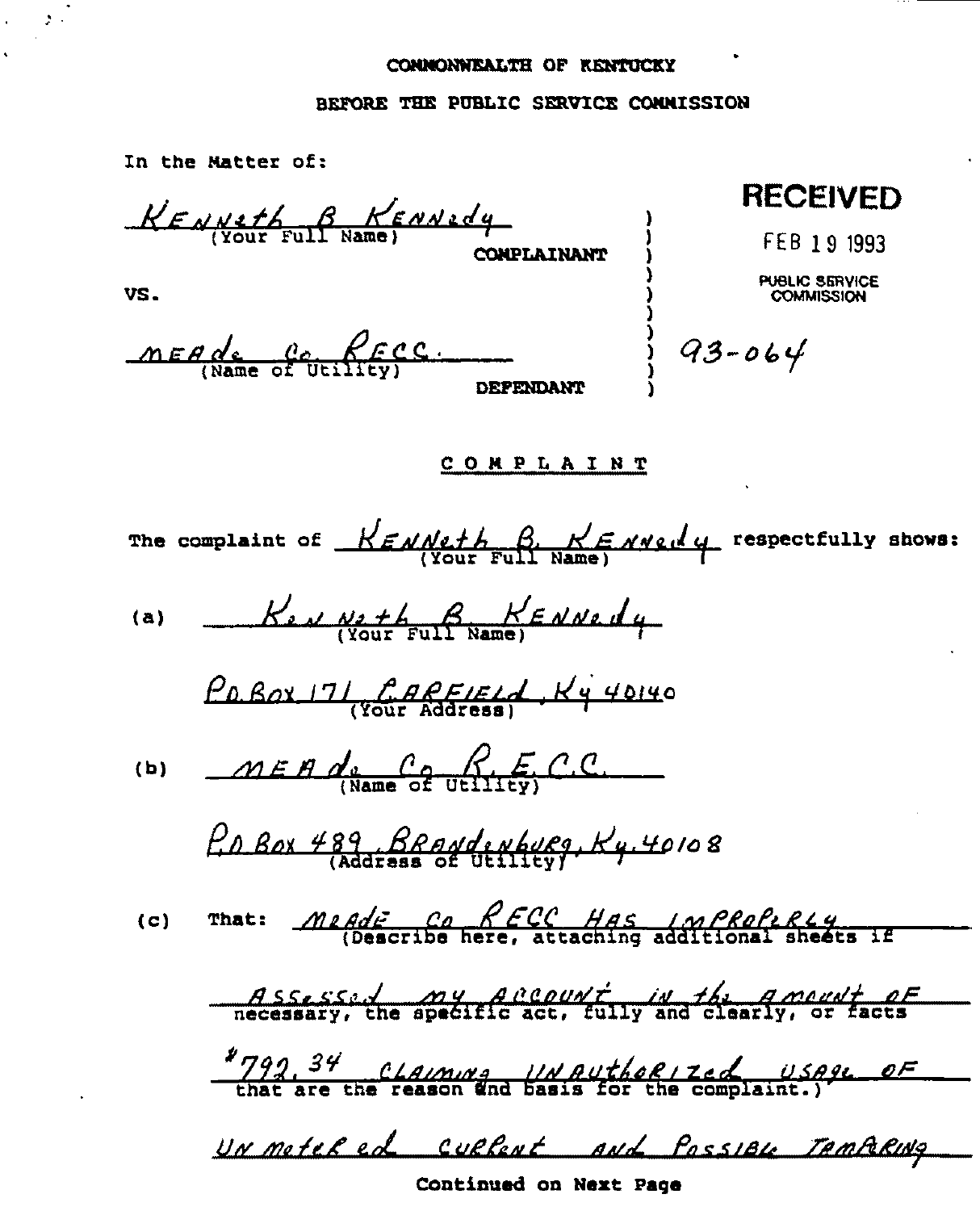Lormat Combraine

<u>Kinneth 6</u> Henneyve MERdiney Rame) E.C.C.

Page 2

AUSWER : I DENY ANY TAMBERING WITH Said metel of metel seal and have NO KNOWLEDGE OF ANYONE ELSE LOXING  $Dove 50$ See AttAched sheet FOR AddHIONAL INFORMATION Wherefore, complainant asks  $\frac{\text{Re}\phi_{\text{max}}}{\text{Sineifically area}}$  $0.05759.84$  to AN Amount Equal to the  $cos 7$  of  $2500$  KWh DISMISS The ASSESSMENT DE 32.50 For cost of The meter Dated at  $\frac{CAPE/LQ}{VOWECHW}$ , Kentucky, this  $17$  day of  $F_{\theta}F_{\theta}F_{\theta}F_{\theta}$ , 1993. Kenny Kennes

(Name and address of attorney, if any)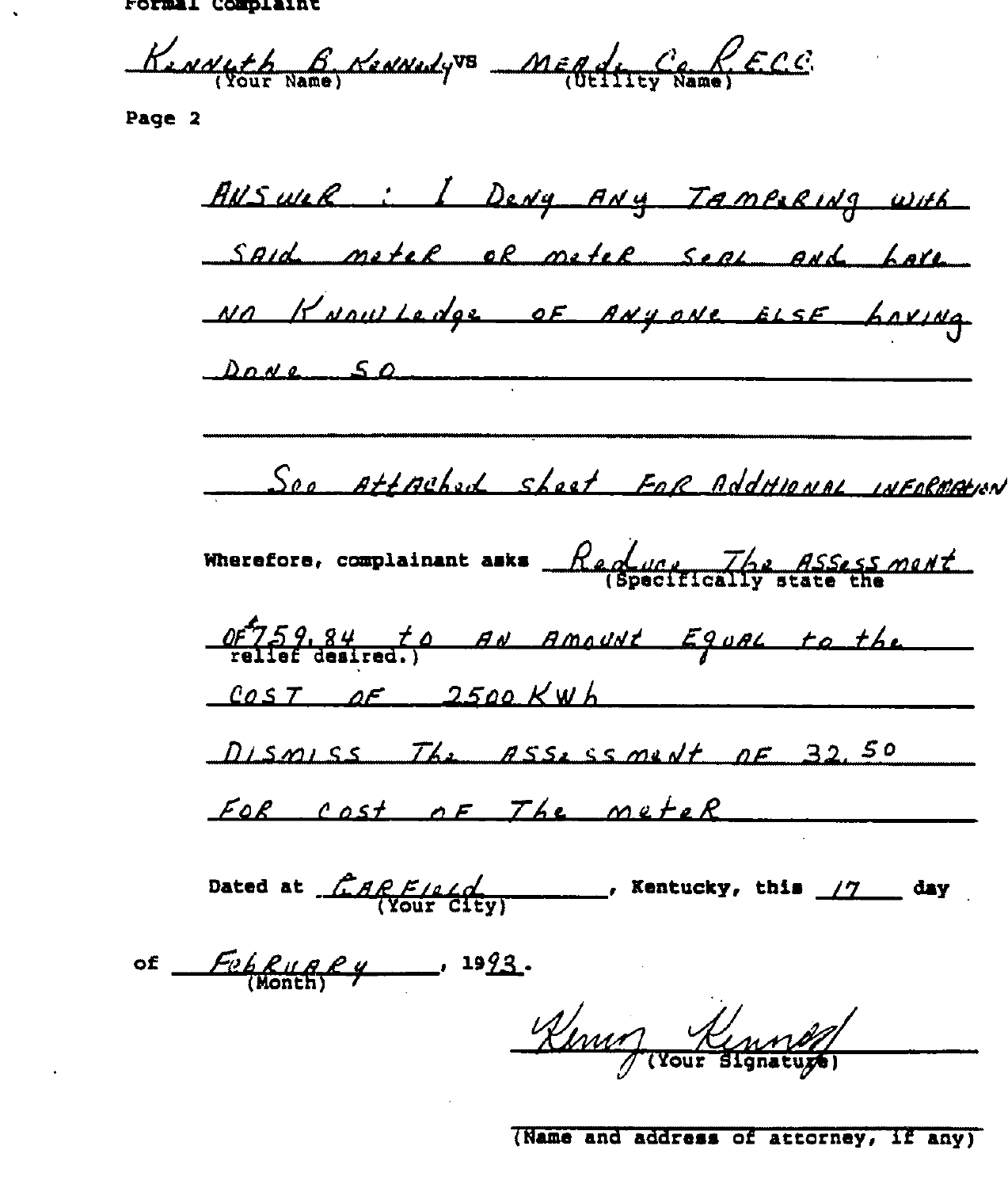This Assessment WAS BASED ON COMPARISON OF USAGE IN PRIOR YEARS .. The higher usage in 1983 Through 1987 Rasulted FROM USE OF HEAT BULES. WATER HEATERS FWATER PUMP USED IN A Pig FARROWING OP&RATION. This operation was Reduced in 1988 AND ERADUALLY PLASED out completely. This Resulted IN A decline IN Usage FROM 1988  $\therefore$ thRough 1991. I BELIZVE that my USAGE through 1991

WAS ACCURATELY metered Based ON the NORMAL HouseHold LOAD.

. The 1992 TO TAL, IF FOR ENTIRE YORR MAY Be 2000 Kwh to 3000 Kwh Low, PossiBLY Due to A DEFECTIVE mateR And Not AS A Result OF TAMPERING. .. These TOTALS ARE INCLUDED IN This RePORT IN A LetteR FROM MeAde CO. RECC. DetAILING YEARLY BREAK down OF MY RCCOUNT FROM 1982 ThRough 1992

Kerny Kenneg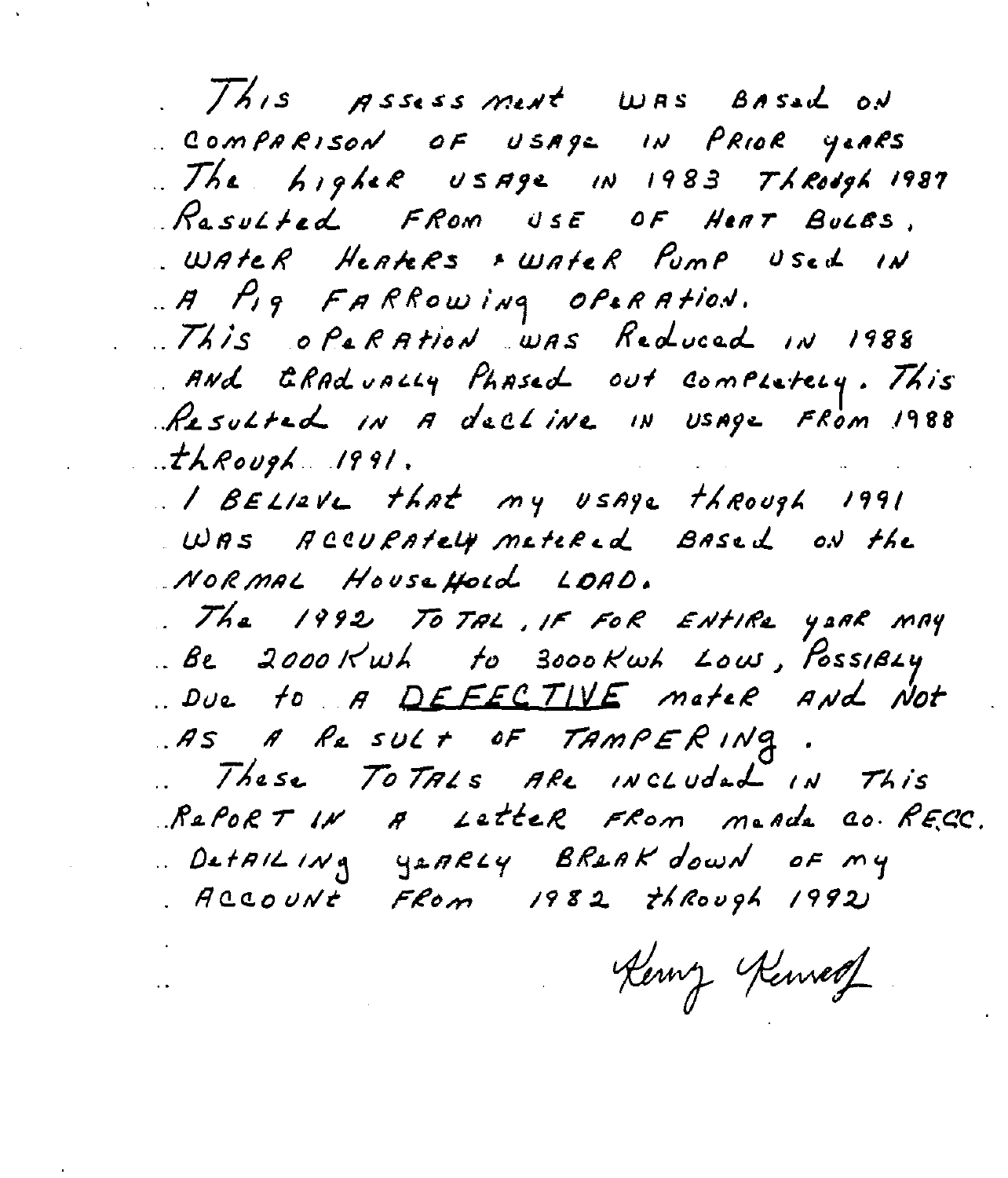$\cdot$   $\equiv$ MEADE  $\sim$  ${\mathbb U}$  ,  ${\mathbb U}$ 

 $u_0 = m \wedge v \vee \wedge T$  is  $\epsilon s$  $H$ AS ben C $K$ eck

 $de$  7  $we$   $w$  $81 - 92 - 93$ 

KURAL FLLUTRIC CONFERATIVE CORPORATION

P.O. Box 489 Brandenburg, Kentucky 40108 (502) 422-2162

, 1993<br>|-8*00* - **9** 5 C – ZN  $K$  $L$ *in*  $d$ -Barr  $H_{A5} = \frac{10000}{600}$  $1.800 - 7$ 

KENNETH 8 KENNEDY P 0 BOA 171 GARFIELD KY 4Q140

Dear Mr. Kennedy:

On December 26, 1992, our serviceman was reading meters in your area when he discovered meter number 14893 unsealed. At this time, your meter was is a copy of the letter we received from the Heartland Metering Service explaining their findings.

Since there was unauthorized usage, we are billing you for unmetered current. After reviewing your past records, we assessed \$769.84 for the unmetered usage, plus \$32.50, the cost of the meter. This makes a total due of \$792.34. Also, you have the right to challenge the finding by filing <sup>a</sup> formal complaint with the Kentucky Public Service Commission.

Very truly yours,

Linda C. Barr

Linda C. Barr Director of Office Services

LCB:gwb



 $79.2$ 7